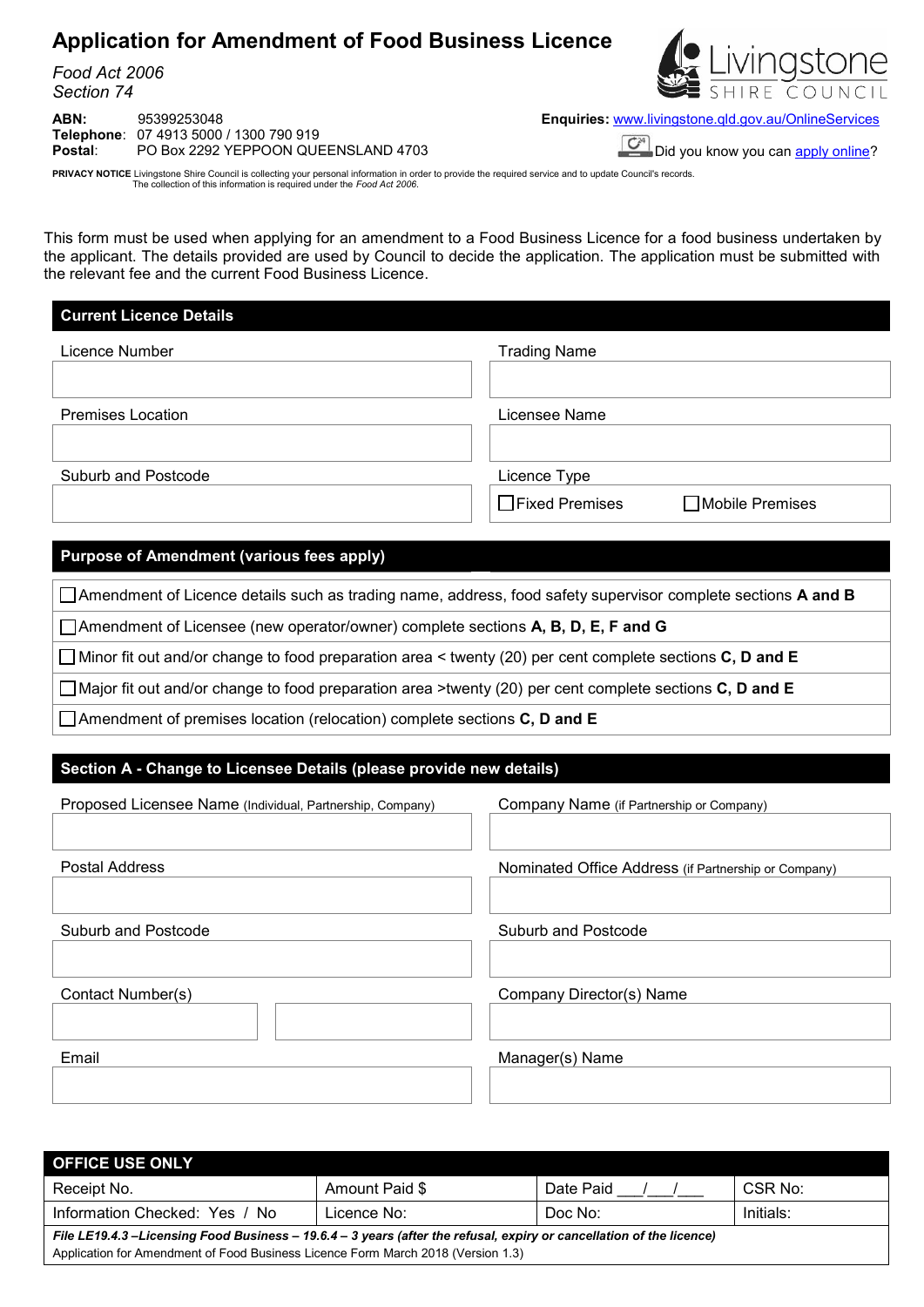### **Section A (continued) - Change to Licensee Details (please provide new details)**

| ABN / ACN                                                                                                                                                                                                                                                                                                                                                                                                                      | Manager(s) Contact Number                                                                   |  |  |  |  |  |  |
|--------------------------------------------------------------------------------------------------------------------------------------------------------------------------------------------------------------------------------------------------------------------------------------------------------------------------------------------------------------------------------------------------------------------------------|---------------------------------------------------------------------------------------------|--|--|--|--|--|--|
| <b>Proposed Trading Name</b>                                                                                                                                                                                                                                                                                                                                                                                                   | Description of Proposed Business<br>(caterer, bakery, takeaway, café, restaurant, hospital) |  |  |  |  |  |  |
| Settlement Date / Handover Date                                                                                                                                                                                                                                                                                                                                                                                                |                                                                                             |  |  |  |  |  |  |
| <b>Section B - Food Safety Supervisor</b>                                                                                                                                                                                                                                                                                                                                                                                      |                                                                                             |  |  |  |  |  |  |
| If the details of any new Food Safety Supervisor(s) are unknown at the time of application, please do not complete this<br>section. This will not affect the processing of your application. However, you must provide the contact details of the new<br>Food Safety Supervisor(s) and a copy of the Statement of Attainment for the relevant qualification within thirty (30) days<br>of receiving the Food Business Licence. |                                                                                             |  |  |  |  |  |  |

Does the Food Safety Supervisor(s) have the authority to supervise and give directions about matters relating to food safety to persons who handle food in the food business?  $\Box$ Yes  $\Box$ No

| Is the Food Safety Supervisor(s) reasonably available to be contacted by Council while the food $\Box$ Yes | $\Box$ No |
|------------------------------------------------------------------------------------------------------------|-----------|
| business is being conducted?                                                                               |           |

| Food Safety Supervisor Name | <b>Food Safety Supervisor Name</b> |
|-----------------------------|------------------------------------|
|                             |                                    |
| <b>Postal Address</b>       | <b>Postal Address</b>              |
|                             |                                    |
| Suburb and Postcode         | Suburb and Postcode                |
|                             |                                    |
| Contact Number(s)           | Contact Number(s)                  |
|                             |                                    |
| Email                       | Email                              |
|                             |                                    |
|                             |                                    |

#### **Section C - Change to Premises Details (please provide new details)**

 **Minor fit out and/or change to food preparation area < twenty (20) per cent Major fit out and/or change to food preparation area > twenty (20) per cent**

Brief Description of Proposed Changes

| Do you have current approvals? | $\sqcap$ Yes                          | $\square$ No |
|--------------------------------|---------------------------------------|--------------|
| Development Approval Number    | Plumbing and Drainage Approval Number |              |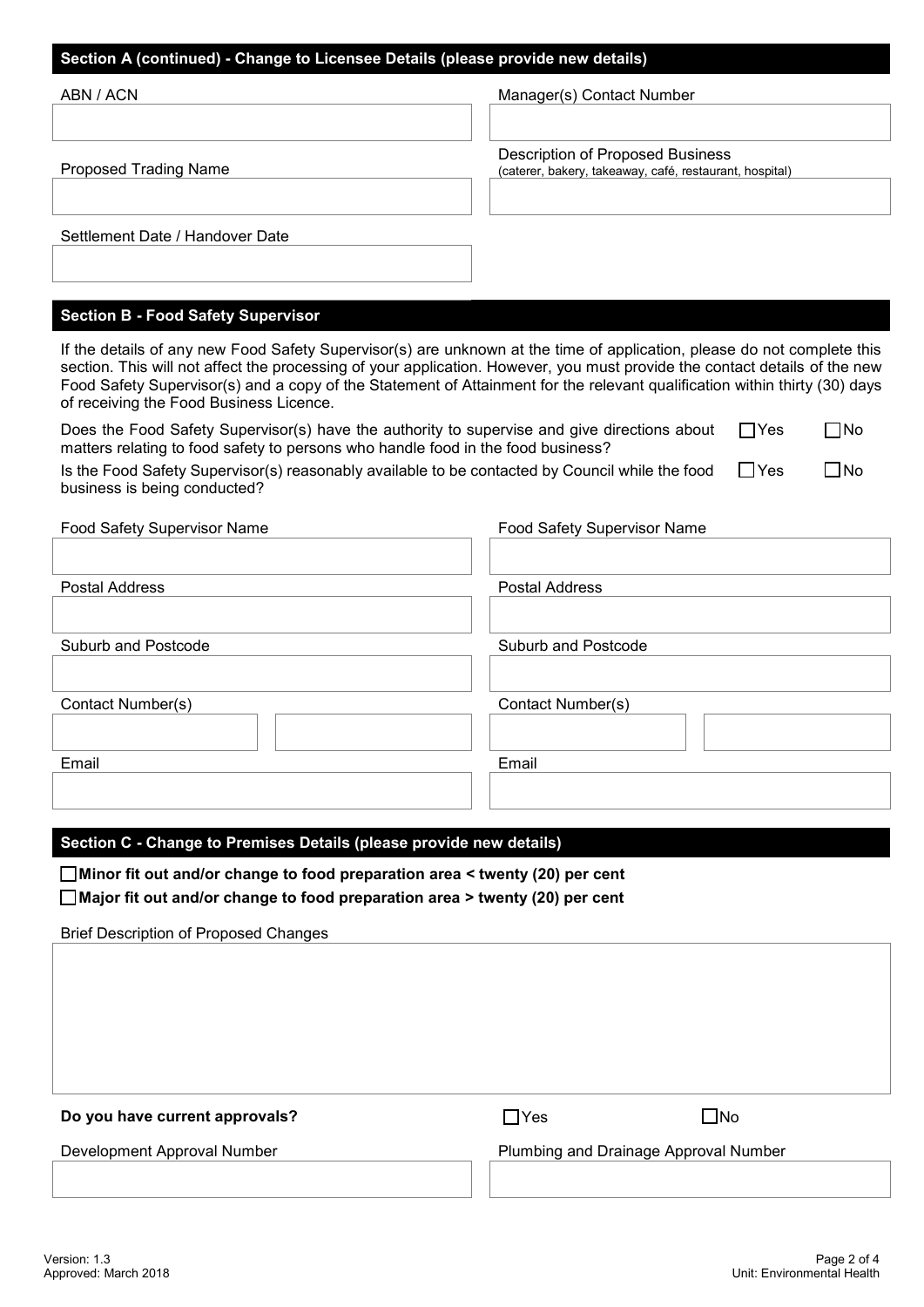| <b>Building Approval Number</b>                                       | <b>Other Approvals</b>                                                                                                   |
|-----------------------------------------------------------------------|--------------------------------------------------------------------------------------------------------------------------|
|                                                                       |                                                                                                                          |
| $\Box$ Relocation of fixed premises (please provide new details)      |                                                                                                                          |
| <b>Premises Address</b>                                               | Lot and Plan Number                                                                                                      |
|                                                                       |                                                                                                                          |
| Suburb and Postcode                                                   | Floor Area (square meters)                                                                                               |
| $\Box$ Relocation to new mobile premises (please provide new details) |                                                                                                                          |
| Premises Address (where mobile premises can be inspected)             | Vehicle Registration Number (if applicable)                                                                              |
|                                                                       |                                                                                                                          |
| Suburb and Postcode                                                   | Registered Vehicle Owner                                                                                                 |
|                                                                       |                                                                                                                          |
| Floor Area (square meters)                                            | Vehicle Make                                                                                                             |
| Vehicle Type (car, van, trailer, caravan)                             | Vehicle Model                                                                                                            |
|                                                                       |                                                                                                                          |
| <b>Section D - Checklist</b>                                          |                                                                                                                          |
| documents for Council to assess and decide the application.           | The following must be submitted with this application. Use this checklist to ensure that you have attached all necessary |
| <b>Change to Licensee Details</b>                                     |                                                                                                                          |
| Current Food Business Licence (original copy) (mandatory)             |                                                                                                                          |

□ Copy of the Statement of Attainment

| Minor / Major Fit Out or Change to Food Preparation Area OR Relocation of Fixed Premises OR Relocation to |  |
|-----------------------------------------------------------------------------------------------------------|--|
| <b>New Mobile Premises</b>                                                                                |  |

| □ Current Food Business Licence (original copy) (mandatory for relocation of premise only) |  |  |
|--------------------------------------------------------------------------------------------|--|--|
|                                                                                            |  |  |

| $\Box$ Detailed food menu and list of potentially hazardous ingredients |  |  |  |
|-------------------------------------------------------------------------|--|--|--|
|                                                                         |  |  |  |

|  |  |  |  |  |  |  | $\Box$ Details on the materials used in the design and construction of the premises/vehicle |  |
|--|--|--|--|--|--|--|---------------------------------------------------------------------------------------------|--|
|  |  |  |  |  |  |  |                                                                                             |  |

|  |  |  |  | $\Box$ Two (2) copies of each plans, drawn to scale and complying with the Food Safety Standards 3.2.3: |  |  |  |  |  |  |  |
|--|--|--|--|---------------------------------------------------------------------------------------------------------|--|--|--|--|--|--|--|
|  |  |  |  |                                                                                                         |  |  |  |  |  |  |  |
|  |  |  |  |                                                                                                         |  |  |  |  |  |  |  |

| $\Box$ Site Plan                                  |
|---------------------------------------------------|
| $\Box$ Floor Plan                                 |
| □ Sectional Elevations Plan                       |
| <b>□ Hydraulic Plan</b>                           |
| □ Mechanical Exhaust Ventilation Plan             |
| □ Transport Vehicle                               |
| □ Premise Layout detailing:                       |
| $\Box$ Details, position and size of all plumbing |
|                                                   |

fixtures, food preparation benches and exhaust canopies.

□ Details of all surface finishes (floors, walls, ceilings and bench surfaces) and surface joining methods.

Details, position and specifications of all food preparation equipment